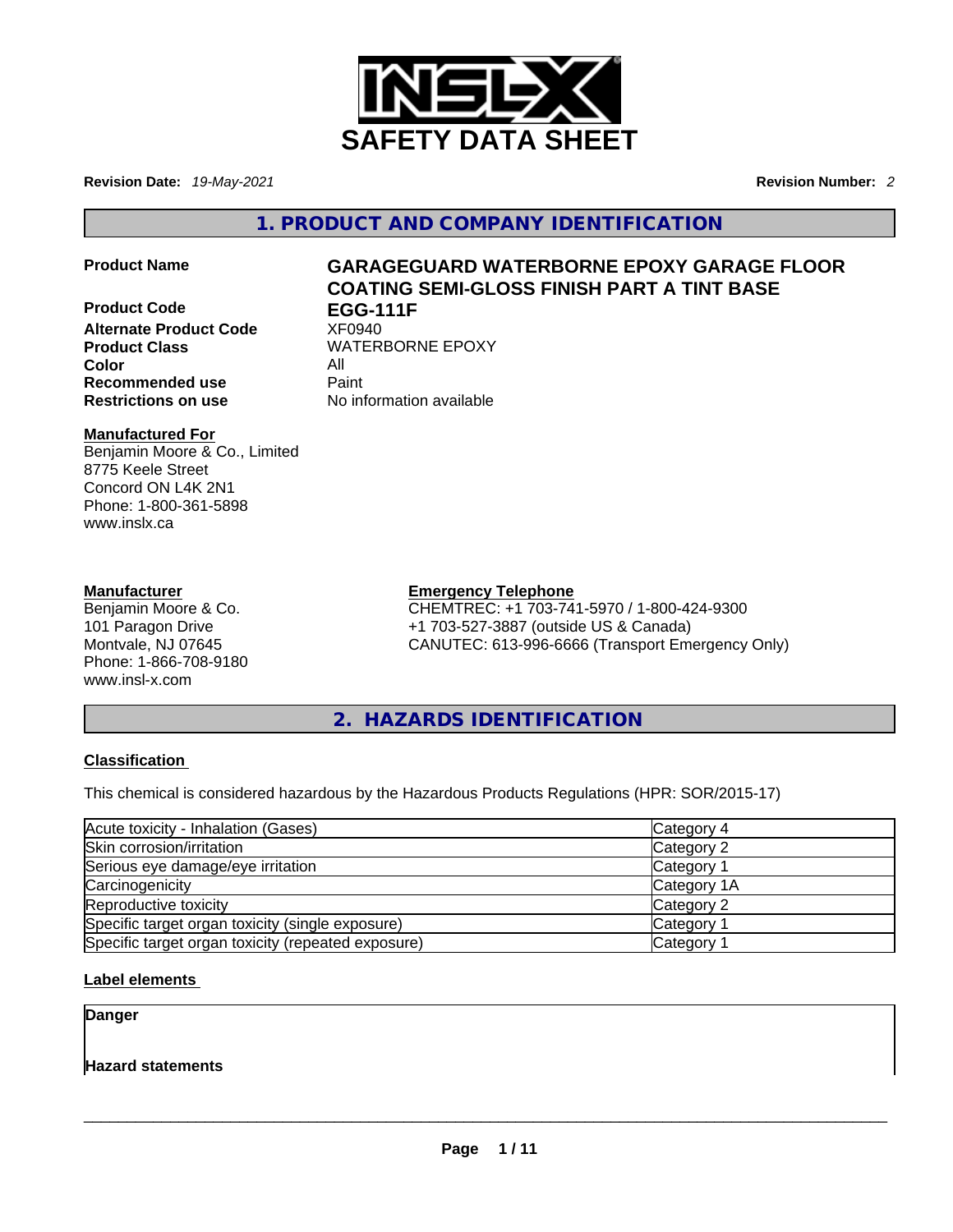## \_\_\_\_\_\_\_\_\_\_\_\_\_\_\_\_\_\_\_\_\_\_\_\_\_\_\_\_\_\_\_\_\_\_\_\_\_\_\_\_\_\_\_\_\_\_\_\_\_\_\_\_\_\_\_\_\_\_\_\_\_\_\_\_\_\_\_\_\_\_\_\_\_\_\_\_\_\_\_\_\_\_\_\_\_\_\_\_\_\_\_\_\_ **EGG-111F** - **GARAGEGUARD WATERBORNE EPOXY GARAGE FLOOR COATING SEMI-GLOSS FINISH PART A TINT BASE**

Harmful if inhaled Causes skin irritation Causes serious eye damage May cause cancer Suspected of damaging fertility or the unborn child Causes damage to organs Causes damage to organs through prolonged or repeated exposure



**Odor** little or no odor

### **Precautionary Statements - Prevention**

Obtain special instructions before use Do not handle until all safety precautions have been read and understood Use personal protective equipment as required Use only outdoors or in a well-ventilated area Wash face, hands and any exposed skin thoroughly after handling Do not breathe dust/fume/gas/mist/vapors/spray Do not eat, drink or smoke when using this product

### **Precautionary Statements - Response**

IF exposed: Call a POISON CENTER or doctor/physician

### **Eyes**

IF IN EYES: Rinse cautiously with water forseveral minutes. Remove contact lenses, if present and easy to do. Continue rinsing

Immediately call a POISON CENTER or doctor/physician

### **Skin**

IF ON SKIN: Wash with plenty of soap and water

If skin irritation occurs: Get medical advice/attention

Take off contaminated clothing and wash before reuse

### **Inhalation**

IF INHALED: Remove victim to fresh air and keep at rest in a position comfortable for breathing Call a POISON CENTER or doctor/physician if you feel unwell

### **Precautionary Statements - Storage**

Store locked up

### **Precautionary Statements - Disposal**

Dispose of contents/container to an approved waste disposal plant

### **Other information**

No information available

 **CAUTION:** All floor coatings may become slippery when wet. Where non-skid characteristics are desired, use an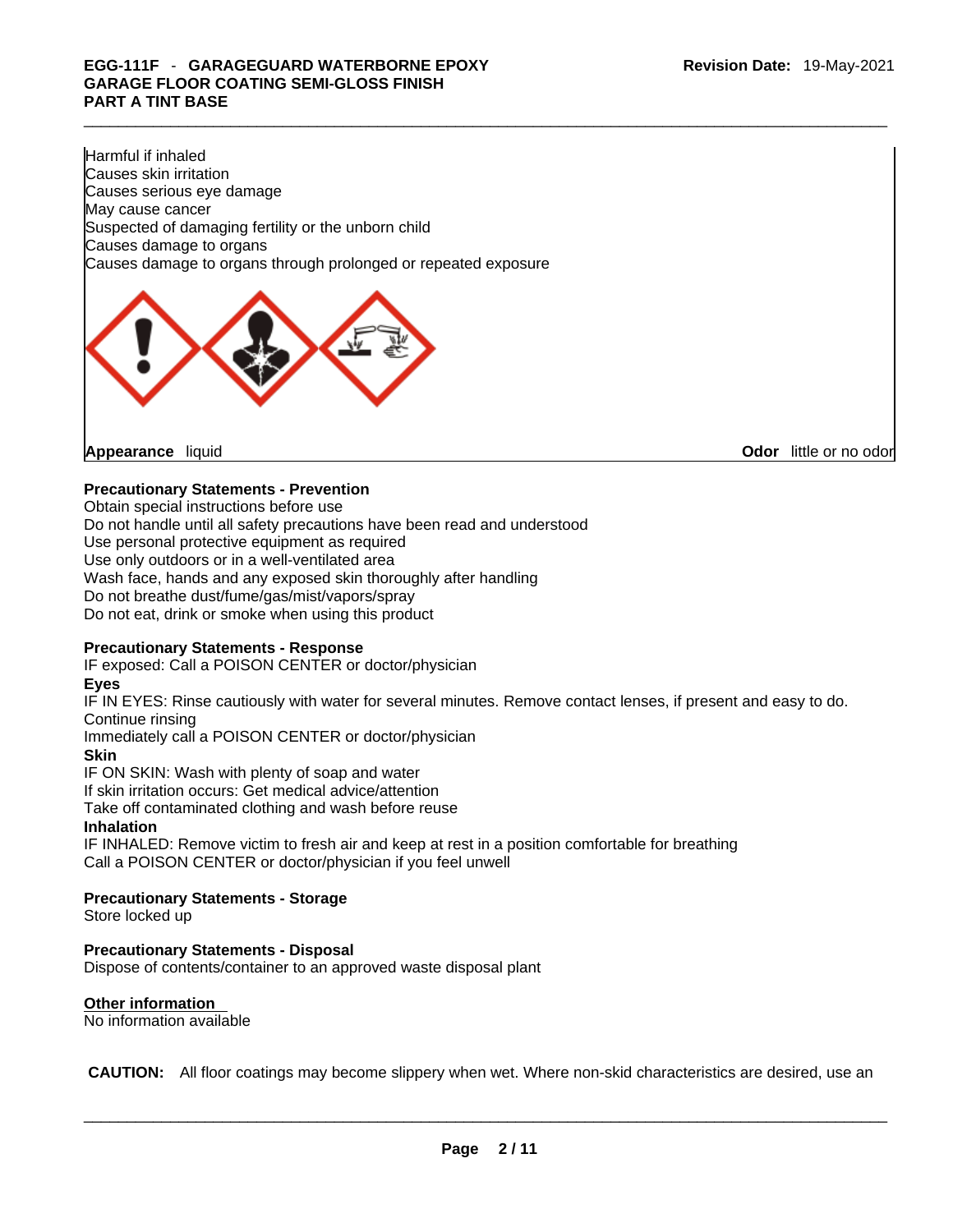appropriate anti-slip aggregate.

 **IMPORTANT:** Designed to be mixed with other components. Mixture will have hazards of all components. Before opening packages, read all warning labels. Follow all precautions.

### **3. COMPOSITION INFORMATION ON COMPONENTS**

| <b>Chemical name</b>             | CAS No.    | Weight-%      | <b>Hazardous Material</b><br>registry number<br>(HMIRA registry #) | Date HMIRA filed and<br>Information Review Act date exemption granted<br>(if applicable) |
|----------------------------------|------------|---------------|--------------------------------------------------------------------|------------------------------------------------------------------------------------------|
| Titanium dioxide                 | 13463-67-7 | $10 - 30%$    |                                                                    |                                                                                          |
| Talc                             | 14807-96-6 | $10 - 30%$    |                                                                    |                                                                                          |
| Aliphatic polyamine              |            | 7 - 13%       | <b>HMIRC # 9649</b>                                                | Granted: April 21, 2016                                                                  |
| 2-Propoxyethanol                 | 2807-30-9  | $5 - 10%$     |                                                                    |                                                                                          |
| Silica amorphous                 | 7631-86-9  | $-5%$         |                                                                    |                                                                                          |
| Silica, crystalline              | 14808-60-7 | $0.1 - 0.25%$ |                                                                    |                                                                                          |
| Distillates (petroleum),         | 64741-89-5 | $0.1 - 0.25%$ |                                                                    |                                                                                          |
| solvent-refined light paraffinic |            |               |                                                                    |                                                                                          |
| Trimethylolpropane               | 77-99-6    | $0.1 - 0.25%$ |                                                                    |                                                                                          |

\*The exact percentage (concentration) of composition has been withheld as a trade secret

| 4. FIRST AID MEASURES                  |                                                                                                                                                                                                                              |  |  |
|----------------------------------------|------------------------------------------------------------------------------------------------------------------------------------------------------------------------------------------------------------------------------|--|--|
| <b>General Advice</b>                  | Immediately call a POISON CENTER or doctor/physician.                                                                                                                                                                        |  |  |
| <b>Eye Contact</b>                     | Immediate medical attention is required. Immediately flush<br>with plenty of water. After initial flushing, remove any<br>contact lenses and continue flushing for at least 15<br>minutes. Keep eye wide open while rinsing. |  |  |
| <b>Skin Contact</b>                    | Immediate medical attention is required. Wash off<br>immediately with soap and plenty of water while removing<br>all contaminated clothes and shoes. Wash clothing before<br>reuse.                                          |  |  |
| <b>Inhalation</b>                      | Call a physician or poison control center immediately.<br>Move to fresh air. If not breathing, give artificial respiration.                                                                                                  |  |  |
| Ingestion                              | Never give anything by mouth to an unconscious person.<br>Immediate medical attention is required. Drink 1 or 2<br>glasses of water. Do not induce vomiting without medical<br>advice.                                       |  |  |
| <b>Protection Of First-Aiders</b>      | Use personal protective equipment.                                                                                                                                                                                           |  |  |
| <b>Most Important Symptoms/Effects</b> | None known.                                                                                                                                                                                                                  |  |  |
| <b>Notes To Physician</b>              | Treat symptomatically.                                                                                                                                                                                                       |  |  |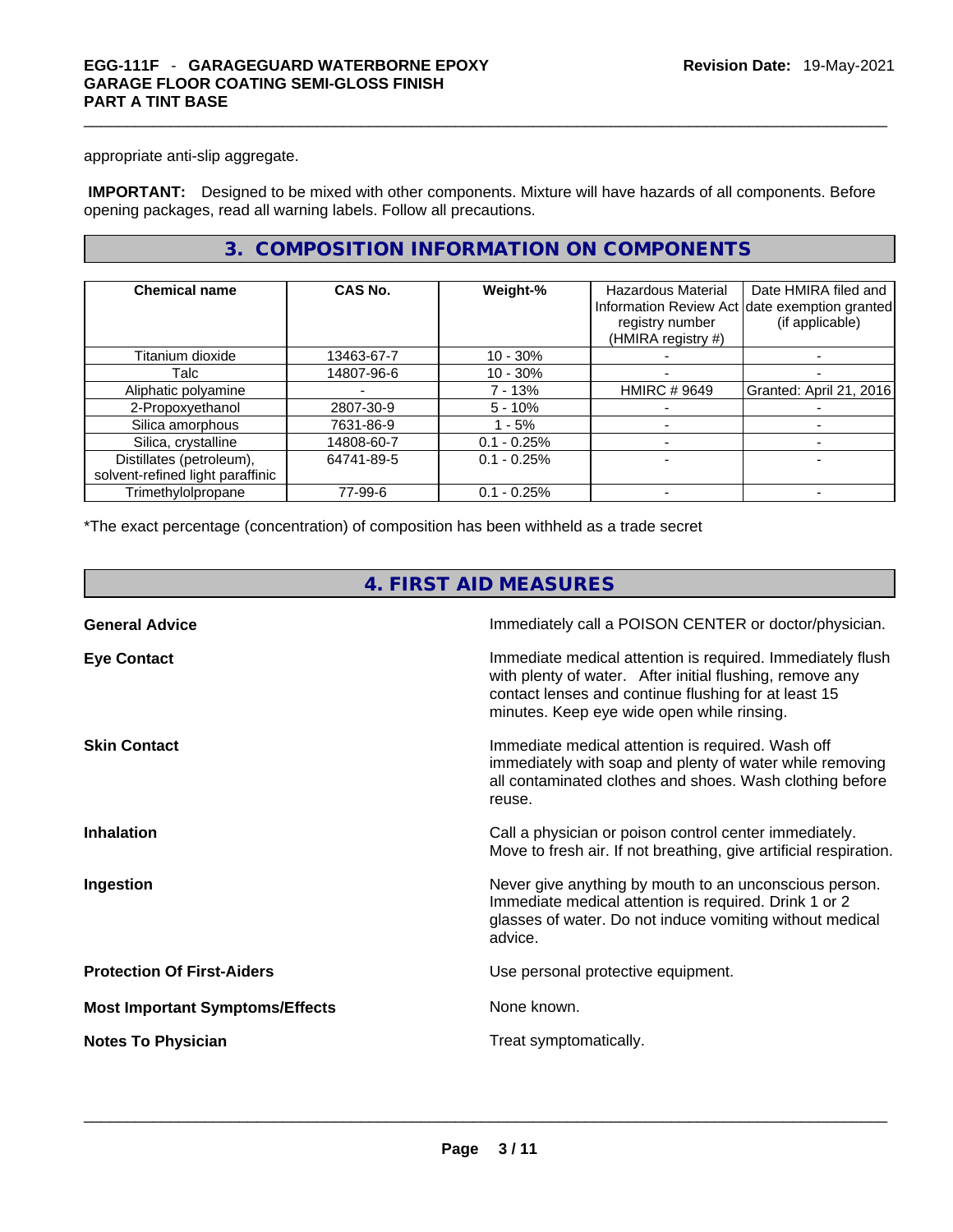### **5. FIRE-FIGHTING MEASURES**

| <b>Suitable Extinguishing Media</b>                                              | Use extinguishing measures that are appropriate to local<br>circumstances and the surrounding environment.                                   |  |  |
|----------------------------------------------------------------------------------|----------------------------------------------------------------------------------------------------------------------------------------------|--|--|
| Protective equipment and precautions for firefighters                            | As in any fire, wear self-contained breathing apparatus<br>pressure-demand, MSHA/NIOSH (approved or equivalent)<br>and full protective gear. |  |  |
| <b>Specific Hazards Arising From The Chemical</b>                                | Closed containers may rupture if exposed to fire or<br>extreme heat.                                                                         |  |  |
| Sensitivity to mechanical impact                                                 | No.                                                                                                                                          |  |  |
| <b>Sensitivity to static discharge</b>                                           | <b>No</b>                                                                                                                                    |  |  |
| <b>Flash Point Data</b><br>Flash point (°F)<br>Flash Point (°C)<br><b>Method</b> | Not applicable<br>Not applicable<br>Not applicable                                                                                           |  |  |
| <b>Flammability Limits In Air</b>                                                |                                                                                                                                              |  |  |
| Lower flammability limit:<br><b>Upper flammability limit:</b>                    | Not applicable<br>Not applicable                                                                                                             |  |  |
| Health: 2<br>Flammability: 0<br><b>NFPA</b>                                      | <b>Instability: 0</b><br><b>Special: Not Applicable</b>                                                                                      |  |  |
| <b>NFPA Legend</b><br>0 - Not Hazardous<br>$\bigcap$ is a latter of $\bigcap$    |                                                                                                                                              |  |  |

- 1 Slightly 2 - Moderate
- 3 High
- 4 Severe

*The ratings assigned are only suggested ratings, the contractor/employer has ultimate responsibilities for NFPA ratings where this system is used.* 

*Additional information regarding the NFPA rating system is available from the National Fire Protection Agency (NFPA) at www.nfpa.org.* 

### **6. ACCIDENTAL RELEASE MEASURES**

| Avoid contact with skin, eyes and clothing. Ensure<br>adequate ventilation.                          |
|------------------------------------------------------------------------------------------------------|
| Prevent further leakage or spillage if safe to do so.                                                |
| See Section 12 for additional Ecological Information.                                                |
| Soak up with inert absorbent material. Sweep up and<br>shovel into suitable containers for disposal. |
|                                                                                                      |

### **7. HANDLING AND STORAGE**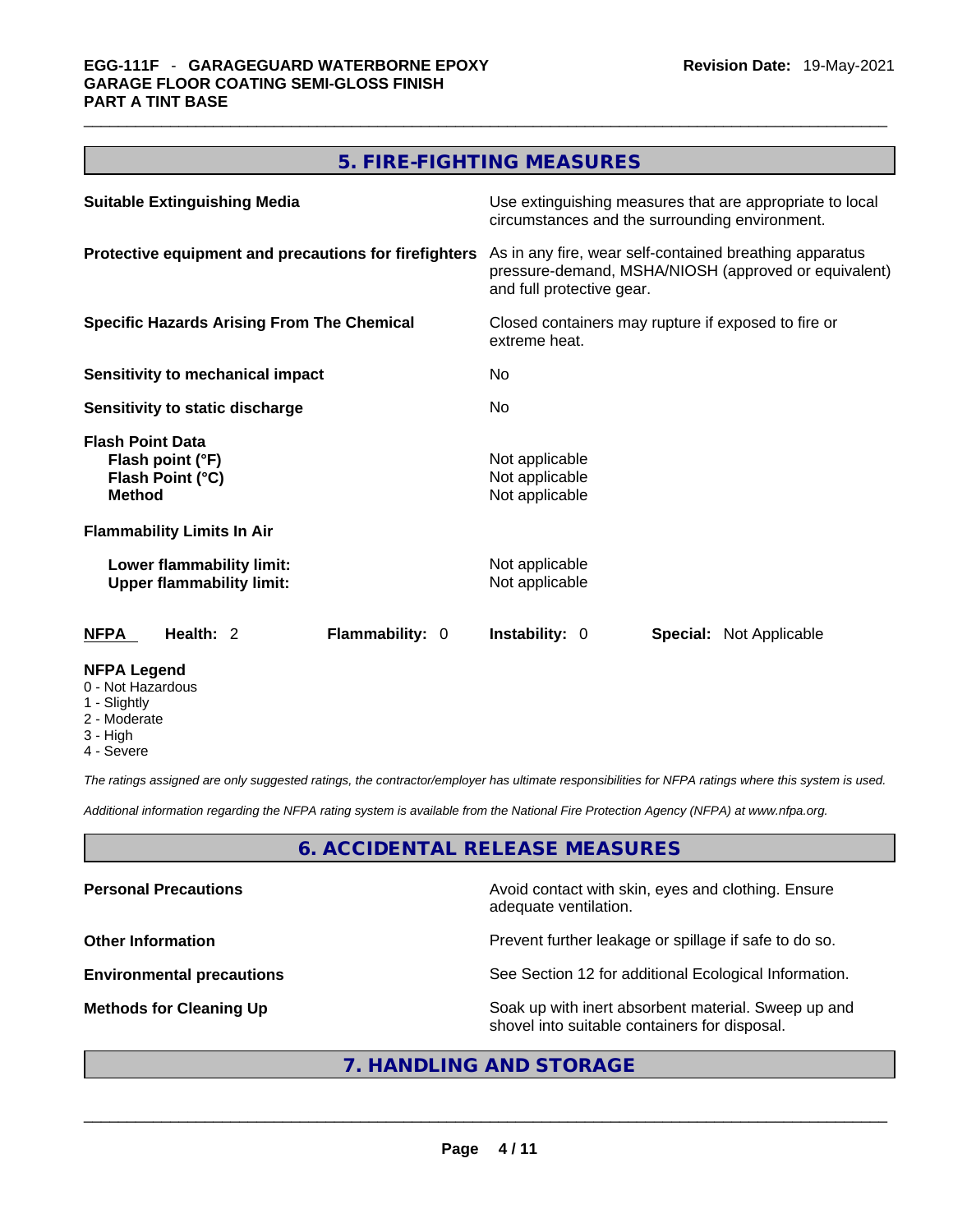**Handling <b>Avoid contact with skin, eyes and clothing.** Avoid breathing and all the sking and clothing. Avoid breathing vapors, spray mists or sanding dust. In case of insufficient ventilation, wear suitable respiratory equipment.

**Storage Keep container tightly closed. Keep out of the reach of Keep** container tightly closed. Keep out of the reach of

#### **Incompatible Materials No information available No information available**

### **8. EXPOSURE CONTROLS/PERSONAL PROTECTION**

children.

#### **Exposure Limits**

| <b>Chemical name</b> | <b>ACGIH TLV</b>                                                                                                                              | <b>Alberta</b>                  | <b>British Columbia</b>                          | Ontario                                                                 | Quebec                          |
|----------------------|-----------------------------------------------------------------------------------------------------------------------------------------------|---------------------------------|--------------------------------------------------|-------------------------------------------------------------------------|---------------------------------|
| Titanium dioxide     | TWA: $10 \text{ mg/m}^3$                                                                                                                      | 10 mg/m $3$ - TWA               | 10 mg/m $3$ - TWA<br>$3$ mg/m <sup>3</sup> - TWA | 10 mg/m $3$ - TWA                                                       | 10 mg/m $3$ - TWAEV             |
| Talc                 | TWA: $2 \text{ mg/m}^3$<br>particulate matter<br>containing no<br>asbestos and <1%<br>crystalline silica,<br>respirable particulate<br>matter | $2$ mg/m <sup>3</sup> - TWA     | $2$ mg/m <sup>3</sup> - TWA                      | $2$ mg/m <sup>3</sup> - TWA                                             | 3 mg/m <sup>3</sup> - TWAEV     |
| 2-Propoxyethanol     | N/E                                                                                                                                           | N/E                             | N/E                                              | 25 ppm - TWA<br>110 mg/m $3$ - TWA<br>Danger of cutaneous<br>absorption | N/E                             |
| Silica, crystalline  | TWA: $0.025$ mg/m <sup>3</sup><br>respirable particulate<br>matter                                                                            | $0.025$ mg/m <sup>3</sup> - TWA | $0.025$ mg/m <sup>3</sup> - TWA                  | $0.10 \text{ mg/m}^3$ - TWA                                             | $0.1$ mg/m <sup>3</sup> - TWAEV |

#### **Legend**

ACGIH - American Conference of Governmental Industrial Hygienists

Alberta - Alberta Occupational Exposure Limits

British Columbia - British Columbia Occupational Exposure Limits

Ontario - Ontario Occupational Exposure Limits

Quebec - Quebec Occupational Exposure Limits

N/E - Not established

### **Personal Protective Equipment**

**Engineering Measures** Ensure adequate ventilation, especially in confined areas.

**Eye/Face Protection Safety glasses with side-shields. Skin Protection Protection Protective gloves and impervious clothing. Respiratory Protection In case of insufficient ventilation wear suitable respiratory** equipment.

**Hygiene Measures Avoid contact with skin, eyes and clothing. Remove and Avoid contact with skin, eyes and clothing. Remove and Avoid contact with skin, eyes and clothing. Remove and** wash contaminated clothing before re-use. Wash thoroughly after handling.

### **9. PHYSICAL AND CHEMICAL PROPERTIES**

# **Appearance** liquid \_\_\_\_\_\_\_\_\_\_\_\_\_\_\_\_\_\_\_\_\_\_\_\_\_\_\_\_\_\_\_\_\_\_\_\_\_\_\_\_\_\_\_\_\_\_\_\_\_\_\_\_\_\_\_\_\_\_\_\_\_\_\_\_\_\_\_\_\_\_\_\_\_\_\_\_\_\_\_\_\_\_\_\_\_\_\_\_\_\_\_\_\_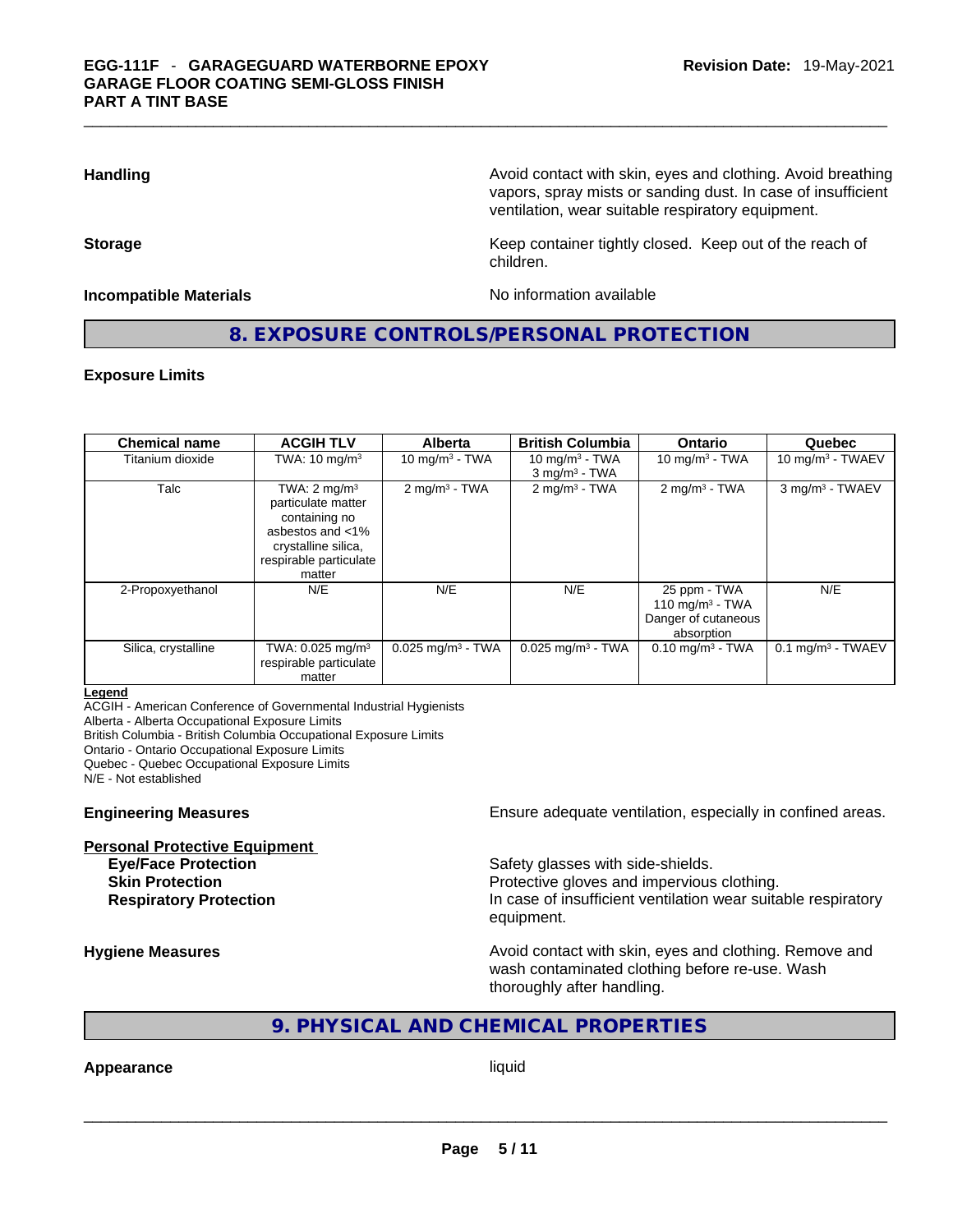**Odor little or no odor Odor Threshold** No information available **Density (lbs/gal)** 12.3 - 12.7 **Specific Gravity** 1.47 - 1.52 **pH** No information available **Viscosity (cps) No information available No information available Solubility(ies)** No information available **Evaporation Rate No information available No information available Vapor pressure**<br> **Vapor density**<br> **Vapor density**<br> **Vapor density**<br> **Vapor density Wt. % Solids** 55 - 65 **Vol. % Solids** 35 - 45 Wt. % Volatiles **Vol. % Volatiles** 55 - 65 **VOC Regulatory Limit (g/L)** < 300 **Boiling Point (°F)** 212 **Boiling Point (°C)** 100 **Freezing point (°F)** No information available **Freezing Point (°C)** The Control of the Monometer of Noinformation available **Flash point (°F)** Not applicable **Flash Point (°C)** Not applicable **Method** Not applicable **Flammability (solid, gas)** Not applicable **Upper flammability limit:** Not applicable **Lower flammability limit:** Not applicable **Autoignition Temperature (°F)** No information available **Autoignition Temperature (°C)** No information available **Decomposition Temperature (°F)** No information available<br> **Decomposition Temperature (°C)** No information available **Decomposition Temperature (°C)**<br>Partition coefficient

**No information available No information available No information available** 

### **10. STABILITY AND REACTIVITY**

| <b>Reactivity</b>                         | Not Applicable                           |
|-------------------------------------------|------------------------------------------|
| <b>Chemical Stability</b>                 | Stable under normal conditions.          |
| <b>Conditions to avoid</b>                | Prevent from freezing.                   |
| <b>Incompatible Materials</b>             | No materials to be especially mentioned. |
| <b>Hazardous Decomposition Products</b>   | None under normal use.                   |
| <b>Possibility of hazardous reactions</b> | None under normal conditions of use.     |

### **11. TOXICOLOGICAL INFORMATION**

### **Product Information Information on likely routes of exposure**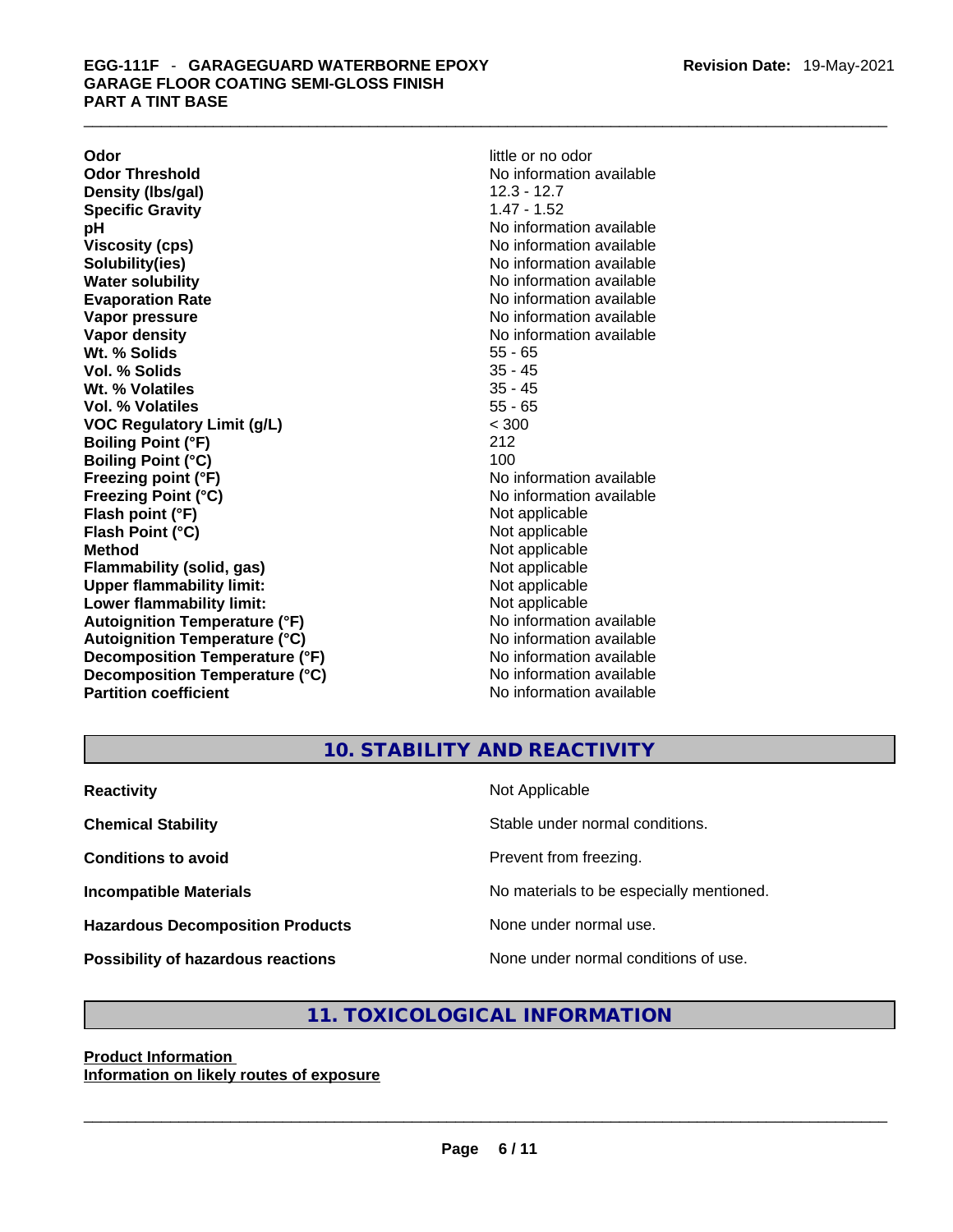| <b>Principal Routes of Exposure</b>                                                        | Eye contact, skin contact and inhalation.                                                                                                                                               |
|--------------------------------------------------------------------------------------------|-----------------------------------------------------------------------------------------------------------------------------------------------------------------------------------------|
| <b>Acute Toxicity</b><br><b>Product Information</b>                                        | No information available                                                                                                                                                                |
| Symptoms related to the physical, chemical and toxicological characteristics               |                                                                                                                                                                                         |
| <b>Symptoms</b>                                                                            | No information available                                                                                                                                                                |
| Delayed and immediate effects as well as chronic effects from short and long-term exposure |                                                                                                                                                                                         |
| Eye contact                                                                                | Causes eye irritation Risk of serious damage to eyes May<br>cause burns Severely irritating to eyes                                                                                     |
| <b>Skin contact</b>                                                                        | Irritating to skin. Prolonged skin contact may cause skin<br>irritation and/or dermatitis. May cause burns.                                                                             |
| <b>Inhalation</b>                                                                          | Harmful by inhalation. Causes respiratory tract irritation.<br>Vapours may be irritating to eyes, nose, throat, and lungs.<br>May cause additional affects as listed under "Ingestion". |
| Ingestion                                                                                  | Harmful if swallowed. Ingestion may cause gastrointestinal<br>irritation, nausea, vomiting and diarrhea. Can burn mouth,<br>throat, and stomach.                                        |
| <b>Sensitization</b>                                                                       | No information available.                                                                                                                                                               |
| <b>Neurological Effects</b>                                                                | No information available.                                                                                                                                                               |
| <b>Mutagenic Effects</b>                                                                   | No information available.                                                                                                                                                               |
| <b>Reproductive Effects</b>                                                                | Possible risk of impaired fertility. Possible risk of harm to<br>the unborn child.                                                                                                      |
| <b>Developmental Effects</b>                                                               | No information available.                                                                                                                                                               |
| <b>Target organ effects</b>                                                                | No information available.                                                                                                                                                               |
| <b>STOT - single exposure</b>                                                              | May cause disorder and damage to the. Respiratory<br>system. Digestive System.                                                                                                          |
| <b>STOT - repeated exposure</b>                                                            | Causes damage to organs through prolonged or repeated<br>exposure if inhaled. Causes damage to organs through<br>prolonged or repeated exposure if swallowed. kidney.                   |
| Other adverse effects                                                                      | No information available.                                                                                                                                                               |
| <b>Aspiration Hazard</b>                                                                   | No information available.                                                                                                                                                               |
|                                                                                            |                                                                                                                                                                                         |

### **Numerical measures of toxicity**

### **The following values are calculated based on chapter 3.1 of the GHS document**

| ATEmix (oral)                 | 3153 mg/kg  |
|-------------------------------|-------------|
| <b>ATEmix (dermal)</b>        | 10637 mg/kg |
| ATEmix (inhalation-dust/mist) | 11.5 mg/L   |

### **Component Information**

| Chemical name    | Oral LD50             | Dermal LD50                        | Inhalation LC50           |
|------------------|-----------------------|------------------------------------|---------------------------|
| Titanium dioxide | $> 10000$ mg/kg (Rat) |                                    |                           |
| 13463-67-7       |                       |                                    |                           |
| 2-Propoxyethanol | $=$ 3089 mg/kg (Rat)  | $= 870$ mg/kg (Rabbit) = 960 µL/kg | $= 1530$ ppm (Rat) 7 h    |
| 2807-30-9        |                       | Rabbit)                            |                           |
| Silica amorphous | (Rat)<br>= 7900 mg/kg | > 2000 mg/kg (Rabbit)              | (Rat) 1 h<br>$>$ 2.2 mg/L |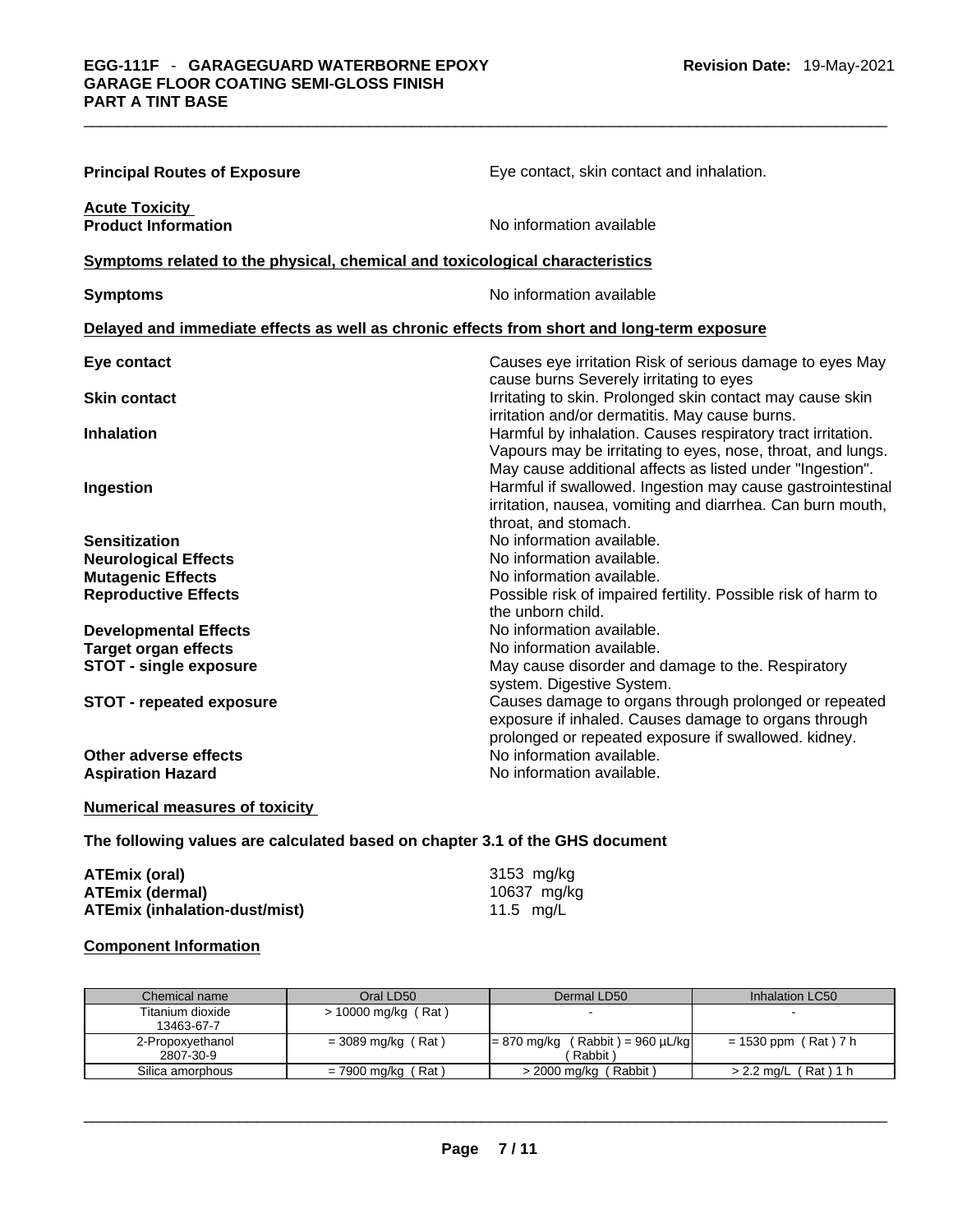## \_\_\_\_\_\_\_\_\_\_\_\_\_\_\_\_\_\_\_\_\_\_\_\_\_\_\_\_\_\_\_\_\_\_\_\_\_\_\_\_\_\_\_\_\_\_\_\_\_\_\_\_\_\_\_\_\_\_\_\_\_\_\_\_\_\_\_\_\_\_\_\_\_\_\_\_\_\_\_\_\_\_\_\_\_\_\_\_\_\_\_\_\_ **EGG-111F** - **GARAGEGUARD WATERBORNE EPOXY GARAGE FLOOR COATING SEMI-GLOSS FINISH PART A TINT BASE**

| 7631-86-9                                                                  |                                                |                     |                         |
|----------------------------------------------------------------------------|------------------------------------------------|---------------------|-------------------------|
| Distillates (petroleum),<br>solvent-refined light paraffinic<br>64741-89-5 | $> 15$ g/kg (Rat)                              | $>$ 5 g/kg (Rabbit) | $= 2.18$ mg/L (Rat) 4 h |
| Trimethylolpropane<br>77-99-6                                              | $= 14100$ mg/kg (Rat)<br>$= 14000$ mg/kg (Rat) |                     | $> 0.29$ mg/L (Rat) 4 h |

### **Chronic Toxicity**

### **Carcinogenicity**

*The information below indicates whether each agency has listed any ingredient as a carcinogen:.* 

| <b>Chemical name</b> | <b>IARC</b>                    | <b>NTP</b>             |
|----------------------|--------------------------------|------------------------|
|                      | 2B - Possible Human Carcinogen |                        |
| 'Titanium dioxide    |                                |                        |
|                      | 1 - Human Carcinogen           | Known Human Carcinogen |
| Silica, crystalline  |                                |                        |

• Crystalline Silica has been determined to be carcinogenic to humans by IARC (1) when in respirable form. Risk of cancer depends on duration and level of inhalation exposure to spray mist or dust from sanding the dried paint.• Although IARC has classified titanium dioxide as possibly carcinogenic to humans (2B), their summary concludes: "No significant exposure to titanium dioxide is thought to occur during the use of products in which titanium dioxide is bound to other materials, such as paint."

### **Legend**

IARC - International Agency for Research on Cancer NTP - National Toxicity Program OSHA - Occupational Safety & Health Administration

**12. ECOLOGICAL INFORMATION** 

### **Ecotoxicity Effects**

The environmental impact of this product has not been fully investigated.

### **Product Information**

### **Acute Toxicity to Fish**

No information available

### **Acute Toxicity to Aquatic Invertebrates**

No information available

### **Acute Toxicity to Aquatic Plants**

No information available

### **Persistence / Degradability**

No information available.

### **Bioaccumulation**

There is no data for this product. \_\_\_\_\_\_\_\_\_\_\_\_\_\_\_\_\_\_\_\_\_\_\_\_\_\_\_\_\_\_\_\_\_\_\_\_\_\_\_\_\_\_\_\_\_\_\_\_\_\_\_\_\_\_\_\_\_\_\_\_\_\_\_\_\_\_\_\_\_\_\_\_\_\_\_\_\_\_\_\_\_\_\_\_\_\_\_\_\_\_\_\_\_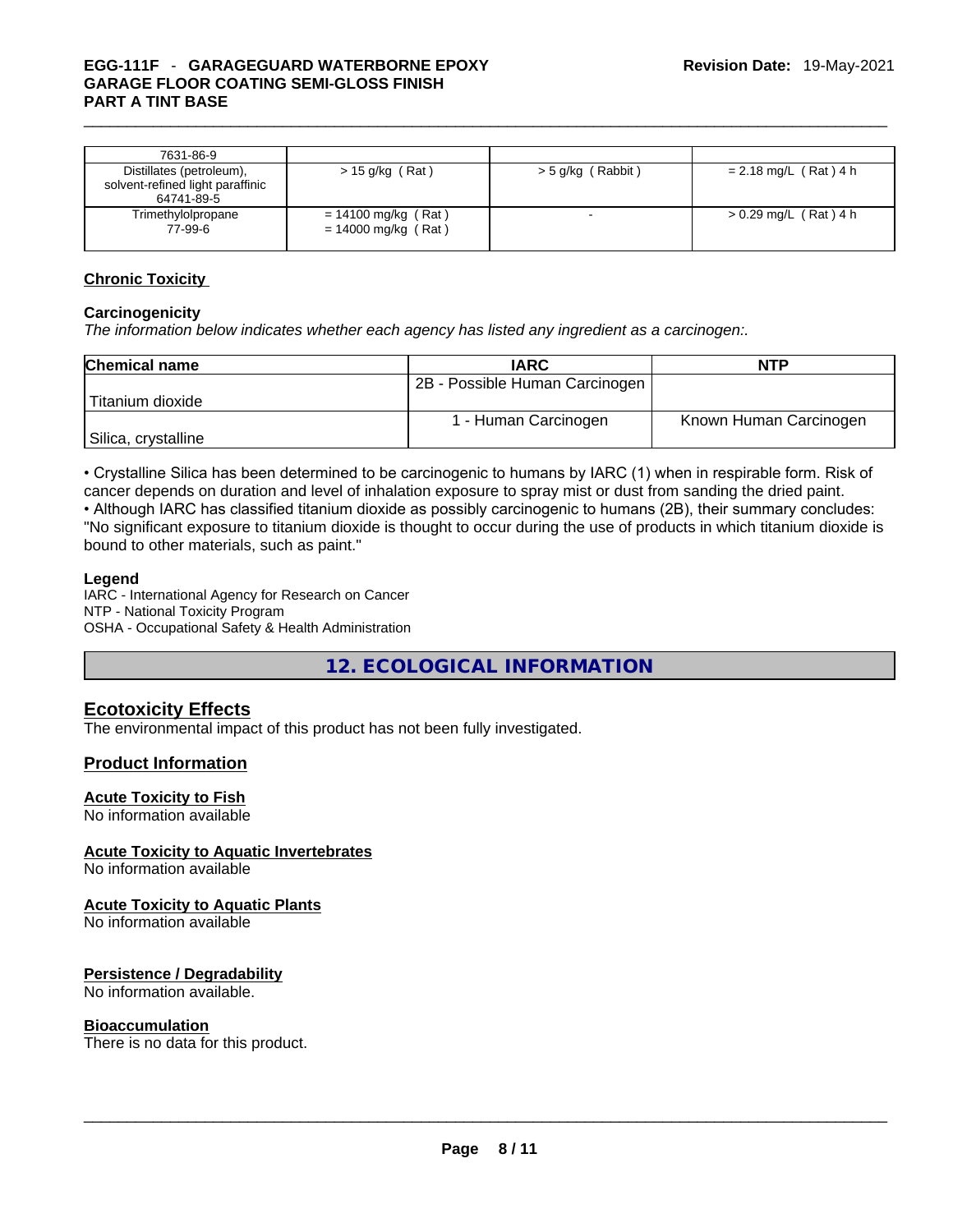#### **Mobility in Environmental Media**

No information available.

#### **Ozone**

No information available

### **Component Information**

#### **Acute Toxicity to Fish**

Titanium dioxide  $LCSO:$  > 1000 mg/L (Fathead Minnow - 96 hr.)

### **Acute Toxicity to Aquatic Invertebrates**

No information available

### **Acute Toxicity to Aquatic Plants**

No information available

### **13. DISPOSAL CONSIDERATIONS**

Waste Disposal Method **Waste Disposal Method Dispose of in accordance with federal, state, provincial,** and local regulations. Local requirements may vary, consult your sanitation department or state-designated environmental protection agency for more disposal options.

**14. TRANSPORT INFORMATION** 

**TDG** Not regulated

**ICAO / IATA** Not regulated

**IMDG / IMO** Not regulated

### **15. REGULATORY INFORMATION**

### **International Inventories**

| <b>TSCA: United States</b> | Yes - All components are listed or exempt. |
|----------------------------|--------------------------------------------|
| <b>DSL: Canada</b>         | Yes - All components are listed or exempt. |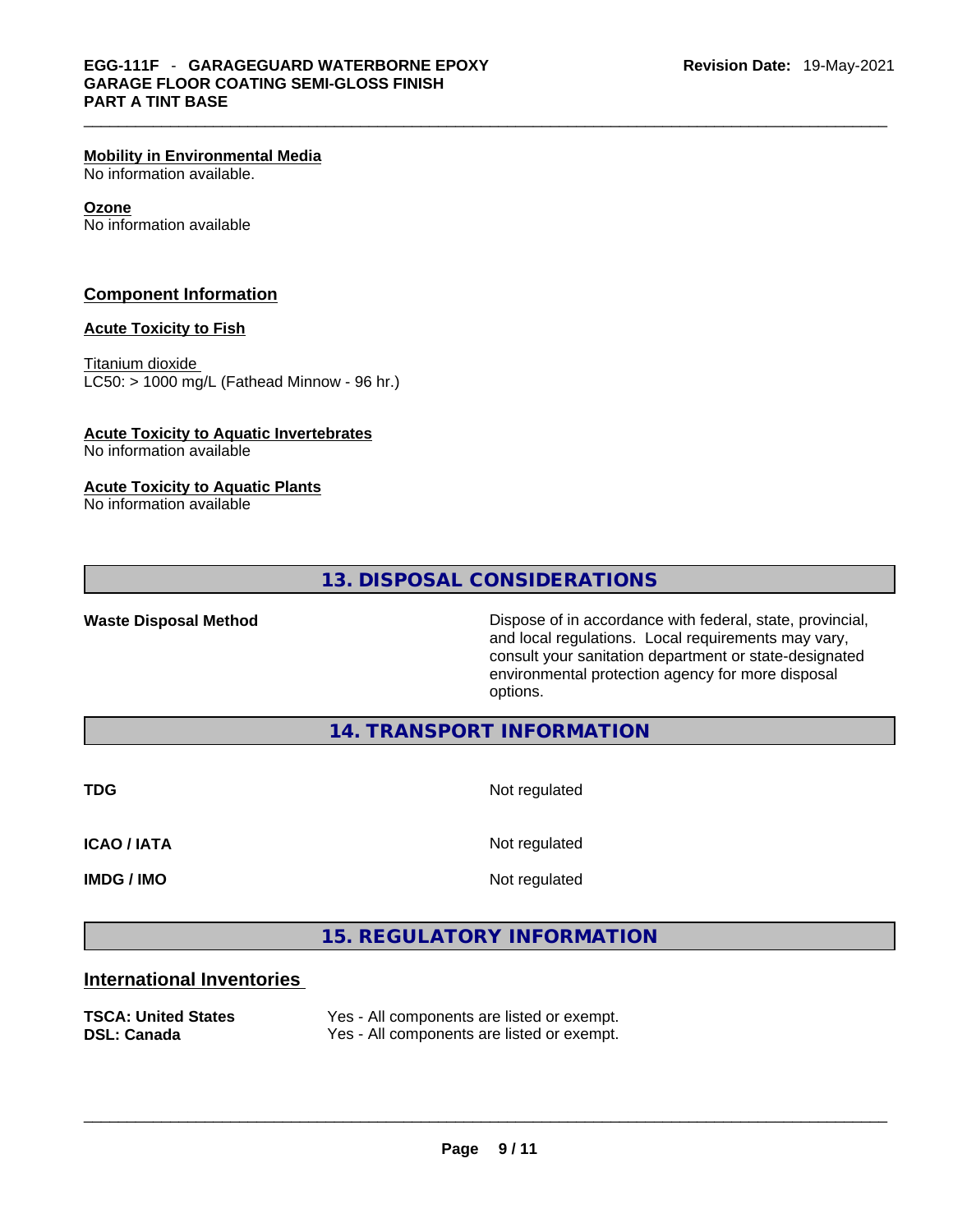### **National Pollutant Release Inventory (NPRI)**

#### **NPRI Parts 1- 4**

This product contains the following Parts 1-4 NPRI chemicals:

*None*

### **NPRI Part 5**

This product contains the following NPRI Part 5 Chemicals:

*None*

#### **WHMIS Regulatory Status**

This product has been classified in accordance with the hazard criteria of the Hazardous Products Regulations (HPR) and the SDS contains all the information required by the HPR.

| 16. OTHER INFORMATION                                                                                                                                 |               |                                                                            |                      |          |  |
|-------------------------------------------------------------------------------------------------------------------------------------------------------|---------------|----------------------------------------------------------------------------|----------------------|----------|--|
| HMIS -                                                                                                                                                | Health: $2^*$ | <b>Flammability: 0</b>                                                     | <b>Reactivity: 0</b> | $PPE: -$ |  |
| <b>HMIS Legend</b><br>0 - Minimal Hazard<br>1 - Slight Hazard<br>2 - Moderate Hazard<br>3 - Serious Hazard<br>4 - Severe Hazard<br>* - Chronic Hazard |               |                                                                            |                      |          |  |
|                                                                                                                                                       |               | X - Consult your supervisor or S.O.P. for "Special" handling instructions. |                      |          |  |
| Note: The PPF rating has intentionally heen left hlank. Choose annropriate PPF that will protect employees from the hazards the material will         |               |                                                                            |                      |          |  |

*Note: The PPE rating has intentionally been left blank. Choose appropriate PPE that will protect employees from the hazards the material will present under the actual normal conditions of use.* 

*Caution: HMISÒ ratings are based on a 0-4 rating scale, with 0 representing minimal hazards or risks, and 4 representing significant hazards or risks. Although HMISÒ ratings are not required on MSDSs under 29 CFR 1910.1200, the preparer, has chosen to provide them. HMISÒ ratings are to be used only in conjunction with a fully implemented HMISÒ program by workers who have received appropriate HMISÒ training. HMISÒ is a registered trade and service mark of the NPCA. HMISÒ materials may be purchased exclusively from J. J. Keller (800) 327-6868.* 

 **WARNING!** If you scrape, sand, or remove old paint, you may release lead dust. LEAD IS TOXIC. EXPOSURE TO LEAD DUST CAN CAUSE SERIOUS ILLNESS, SUCH AS BRAIN DAMAGE, ESPECIALLY IN CHILDREN. PREGNANT WOMEN SHOULD ALSO AVOID EXPOSURE.Wear a NIOSH approved respirator to control lead exposure. Clean up carefully with a HEPA vacuum and a wet mop. Before you start, find out how to protect yourself and your family by logging onto Health Canada at

http://www.hc-sc.gc.ca/ewh-semt/contaminants/lead-plomb/asked\_questions-questions\_posees-eng.php.

**Prepared By Product Stewardship Department** Benjamin Moore & Co. 101 Paragon Drive Montvale, NJ 07645 800-225-5554